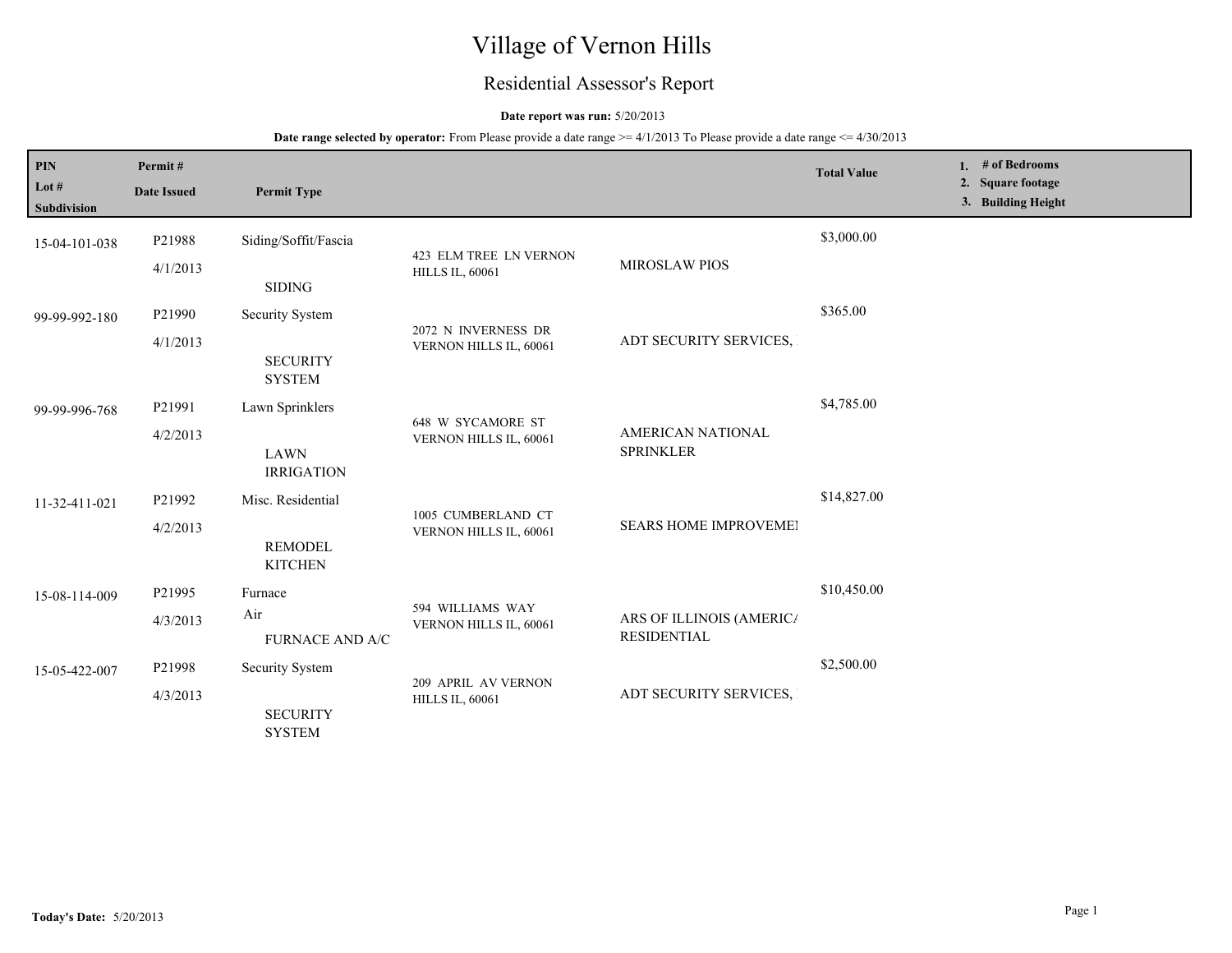| PIN                  | Permit#            |                                                                                                                |                                                        |                                                      | <b>Total Value</b> | 1. $#$ of Bedrooms<br>2. Square footage |
|----------------------|--------------------|----------------------------------------------------------------------------------------------------------------|--------------------------------------------------------|------------------------------------------------------|--------------------|-----------------------------------------|
| Lot #<br>Subdivision | <b>Date Issued</b> | <b>Permit Type</b>                                                                                             |                                                        |                                                      |                    | 3. Building Height                      |
| 15-04-104-001        | P22000             | Misc. Residential                                                                                              |                                                        |                                                      | \$11,000.00        |                                         |
|                      | 4/4/2013           | <b>KITCHEN</b><br>REMODEL,<br>REMOVE SOFFITS,<br>ADD 2 DOUBLE<br><b>HUNG</b><br>WINDOWS IN<br><b>FAMILY RM</b> | 403 ALBANY LN VERNON<br><b>HILLS IL, 60061</b>         | STRICTLY BATHROOMS, IN                               |                    |                                         |
| 99-99-995-038        | P22001             | Misc. Residential                                                                                              | 688 W SYCAMORE ST                                      |                                                      | \$38,000.00        |                                         |
|                      | 4/4/2013           | <b>REMODEL</b><br>MASTER BATH,<br>2ND FL BATH, &<br>1ST FL LAUNDRY<br><b>ROOM</b>                              | VERNON HILLS IL, 60061                                 | ELLIOT WEST HOMES SERV                               |                    |                                         |
| 99-99-996-038        | P22002             | Misc. Residential                                                                                              | <b>668 PORTAGE DR VERNON</b>                           |                                                      | \$116,000.00       |                                         |
|                      | 4/4/2013           | BLDG 668-680:<br><b>REMOVE AND</b><br>REPLACE FIRST<br><b>FLOOR</b><br>MASONRY/SHEAT<br>${\rm HING}$           | <b>HILLS IL, 60061</b>                                 | <b>CARL ANDERSON</b><br>CONSTRUCTION SERVICES        |                    |                                         |
| 99-99-995-906        | P22003             | Misc. Residential                                                                                              |                                                        |                                                      | \$116,000.00       |                                         |
|                      | 4/4/2013           | BLDG: 684-696,<br><b>REMOVE AND</b><br>REPLACE FIRST<br><b>FLOOR</b><br>MASONRY/SHEAT<br><b>HING</b>           | <b>684 GROSSE POINTE CIR</b><br>VERNON HILLS IL, 60061 | <b>CARL ANDERSON</b><br><b>CONSTRUCTION SERVICES</b> |                    |                                         |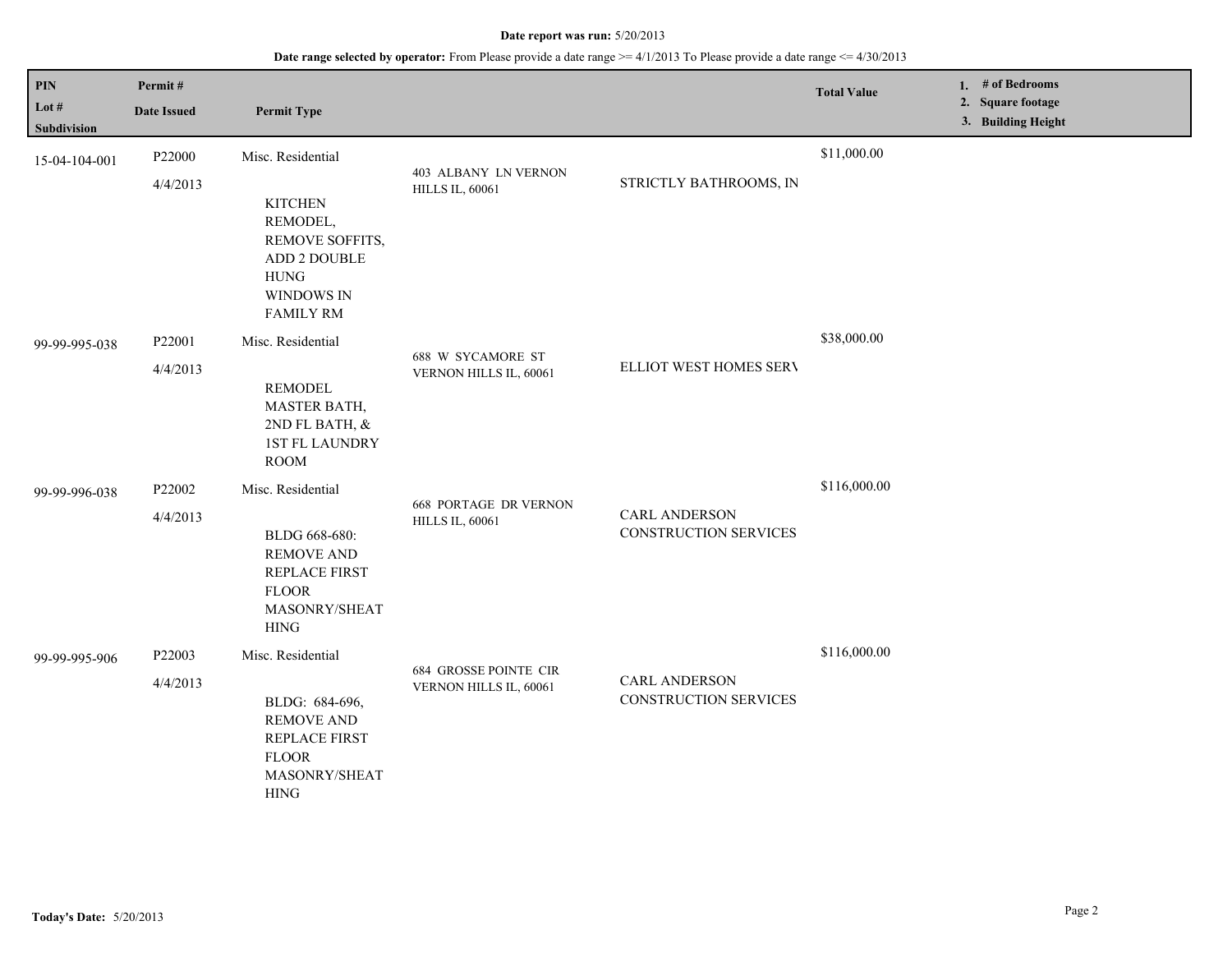| $\mathbf{PIN}$<br>Lot #<br>Subdivision               | Permit#<br><b>Date Issued</b> | <b>Permit Type</b>                                                                                                               |                                                        |                                                      | <b>Total Value</b> | 1. # of Bedrooms<br>2. Square footage<br>3. Building Height |
|------------------------------------------------------|-------------------------------|----------------------------------------------------------------------------------------------------------------------------------|--------------------------------------------------------|------------------------------------------------------|--------------------|-------------------------------------------------------------|
| 99-99-996-049                                        | P22004<br>4/4/2013            | Misc. Residential<br>BLDG: 638-650;<br><b>REMOVE AND</b><br><b>REPLACE FIRST</b><br>FLOOR MASONRY/<br><b>SHEATHING</b>           | <b>638 PORTAGE DR VERNON</b><br><b>HILLS IL, 60061</b> | <b>CARL ANDERSON</b><br><b>CONSTRUCTION SERVICES</b> | \$116,000.00       |                                                             |
| 99-99-995-924                                        | P22005<br>4/4/2013            | Misc. Residential<br>BLDG 620-632:<br><b>REMOVE AND</b><br><b>REPLACE FIRST</b><br><b>FLOOR</b><br>MANSONRY/SHEA<br><b>THING</b> | 620 GROSSE POINTE CIR<br>VERNON HILLS IL, 60061        | <b>CARL ANDERSON</b><br><b>CONSTRUCTION SERVICES</b> | \$116,000.00       |                                                             |
| 15-05-406-016                                        | P22010<br>4/4/2013            | Re-Roofing<br><b>REOOF</b>                                                                                                       | 205 ALEXANDRIA DR<br>VERNON HILLS IL, 60061            | <b>TODD GEDVILLE</b>                                 | \$5,979.00         |                                                             |
| 99-99-101-606<br>LOT <sub>48</sub><br>POD 18, LOT 48 | P22011<br>4/4/2013            | 1 & 2 Family New<br>LOT 48, 4 BR, 4<br>BTH, SINGLE<br><b>FAMILY</b>                                                              | 219 JUSTIN'S VERNON HILLS<br>IL, 60061                 | LOT <sub>48</sub><br>18<br><b>STEVE RIVI</b>         | \$450,000.00       | 1.4.0<br>$2. \quad 3,535.00$                                |
| 15-08-114-002                                        | P22013<br>4/4/2013            | Fence<br><b>FENCE</b>                                                                                                            | 514 WILLIAMS WAY<br>VERNON HILLS IL, 60061             | ABRAHAM BOHRER                                       | \$1,500.00         | 3. 6.00                                                     |
| 99-99-992-960                                        | P22014<br>4/5/2013            | Water Heater<br><b>WATER HEATER</b>                                                                                              | 294 E RANNEY AV VERNON<br><b>HILLS IL, 60061</b>       | <b>LISA FARRINGTON</b>                               | \$800.00           |                                                             |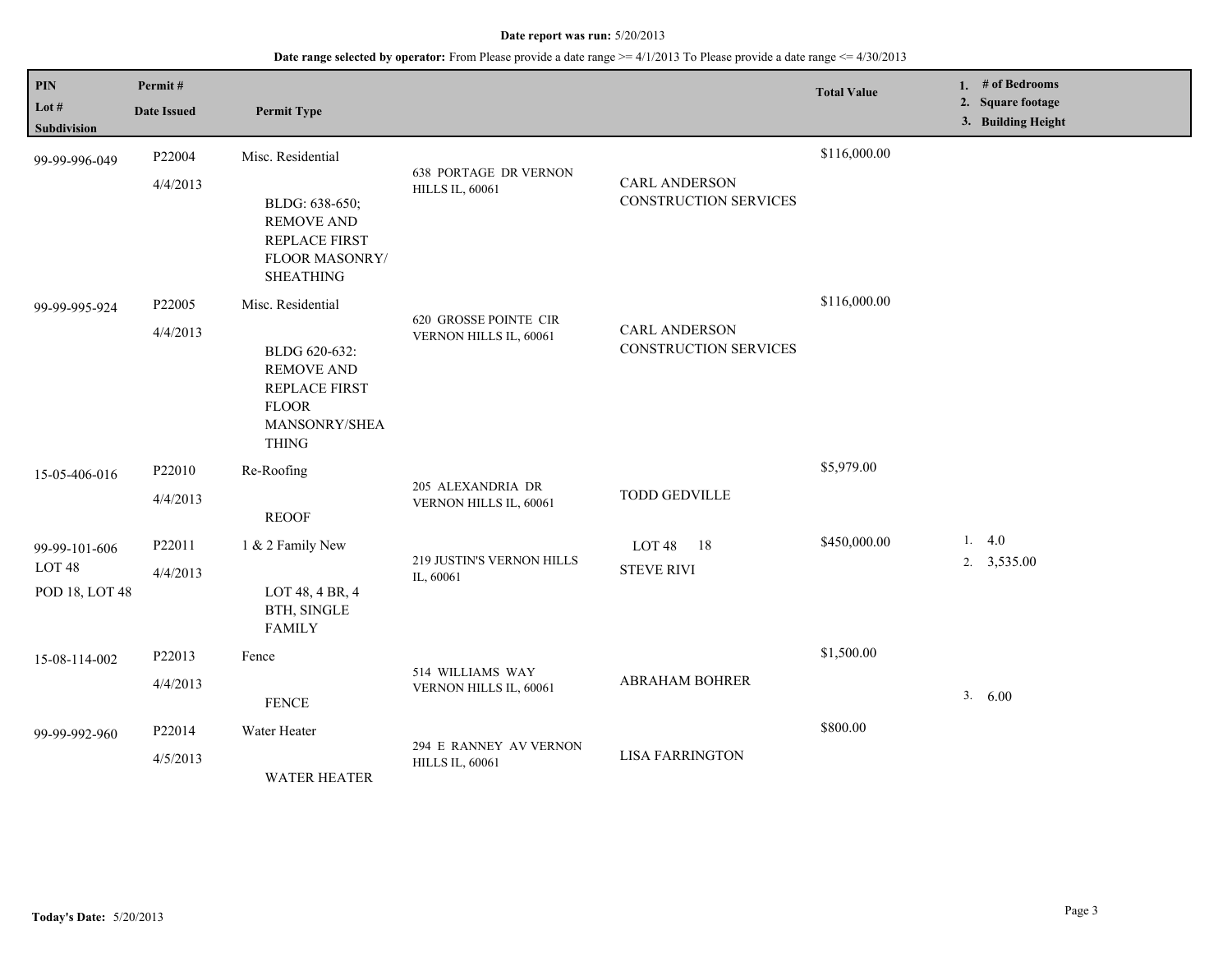| PIN<br>Lot #<br><b>Subdivision</b>                 | Permit#<br><b>Date Issued</b>  | <b>Permit Type</b>                                                                                                                        |                                                         |                                            | <b>Total Value</b> | 1. # of Bedrooms<br>2. Square footage<br>3. Building Height |
|----------------------------------------------------|--------------------------------|-------------------------------------------------------------------------------------------------------------------------------------------|---------------------------------------------------------|--------------------------------------------|--------------------|-------------------------------------------------------------|
| 99-99-100-653                                      | P22015                         | Misc. Residential                                                                                                                         |                                                         |                                            | \$74,000.00        |                                                             |
|                                                    | 4/5/2013                       | R & R<br><b>STRUCTURAL</b><br><b>COLUMNS ON</b><br>PATIOS &<br><b>POSSIBLY</b><br>CONCRETE<br><b>REPAIR</b><br>THROUGHOUT<br>NCT#3 CONDOS | 0 NEW CENTURY TOWN #3<br>VERNON HILLS IL, 60061         | AMRON MAINTENANCE<br>SERVICES, INC.        |                    |                                                             |
| 99-99-996-767                                      | P22017<br>4/8/2013             | Furnace                                                                                                                                   | 658 W SYCAMORE ST<br>VERNON HILLS IL, 60061             | TOM ZHUANG                                 | \$2,800.00         |                                                             |
|                                                    |                                | <b>FURNACE</b>                                                                                                                            |                                                         |                                            |                    |                                                             |
| 15-08-204-001                                      | P22024                         | HVAC - Combination                                                                                                                        | 25 MONTGOMERY LN<br>VERNON HILLS IL, 60061              | FOUR SEASONS INC                           | \$7,870.00         |                                                             |
|                                                    | 4/9/2013                       | <b>HVAC</b>                                                                                                                               |                                                         |                                            |                    |                                                             |
| 15-04-313-005                                      | P22025                         | Re-Roofing                                                                                                                                | <b>6 MALVERN LN VERNON</b><br><b>HILLS IL, 60061</b>    | POWER HOME REMODELIN<br><b>GROUP</b> (LTD) | \$36,583.00        |                                                             |
|                                                    | 4/9/2013                       | <b>REROOF</b>                                                                                                                             |                                                         |                                            |                    |                                                             |
| 15-04-101-003                                      | P22027                         | Water Heater                                                                                                                              |                                                         |                                            | \$700.00           |                                                             |
|                                                    | 4/10/2013                      | <b>WATER HEATER</b>                                                                                                                       | <b>10 GREENVALE RD VERNON</b><br><b>HILLS IL, 60061</b> | ALL STAR PLUMBING                          |                    |                                                             |
| 99-00-000-429                                      | P22028                         | Swimming Pool/Spa                                                                                                                         |                                                         | LOT <sub>18</sub>                          | \$1,240.00         |                                                             |
| LOT <sub>18</sub><br>4/10/2013<br>SAWGRASS, POD 15 |                                | HOT TUB                                                                                                                                   | 1853 N SAWGRASS ST<br>VERNON HILLS IL, 60061            | <b>KEN SAYWARD</b>                         |                    |                                                             |
| 15-06-409-006                                      | P22029                         | Siding/Soffit/Fascia                                                                                                                      |                                                         |                                            | \$2,360.00         |                                                             |
|                                                    | 4/10/2013<br><b>SOFFIT AND</b> | <b>FASCIA ONLY</b>                                                                                                                        | 275 N FIORE PKWY<br>VERNON HILLS IL, 60061              | REBEL EXTERIORS, INC                       |                    |                                                             |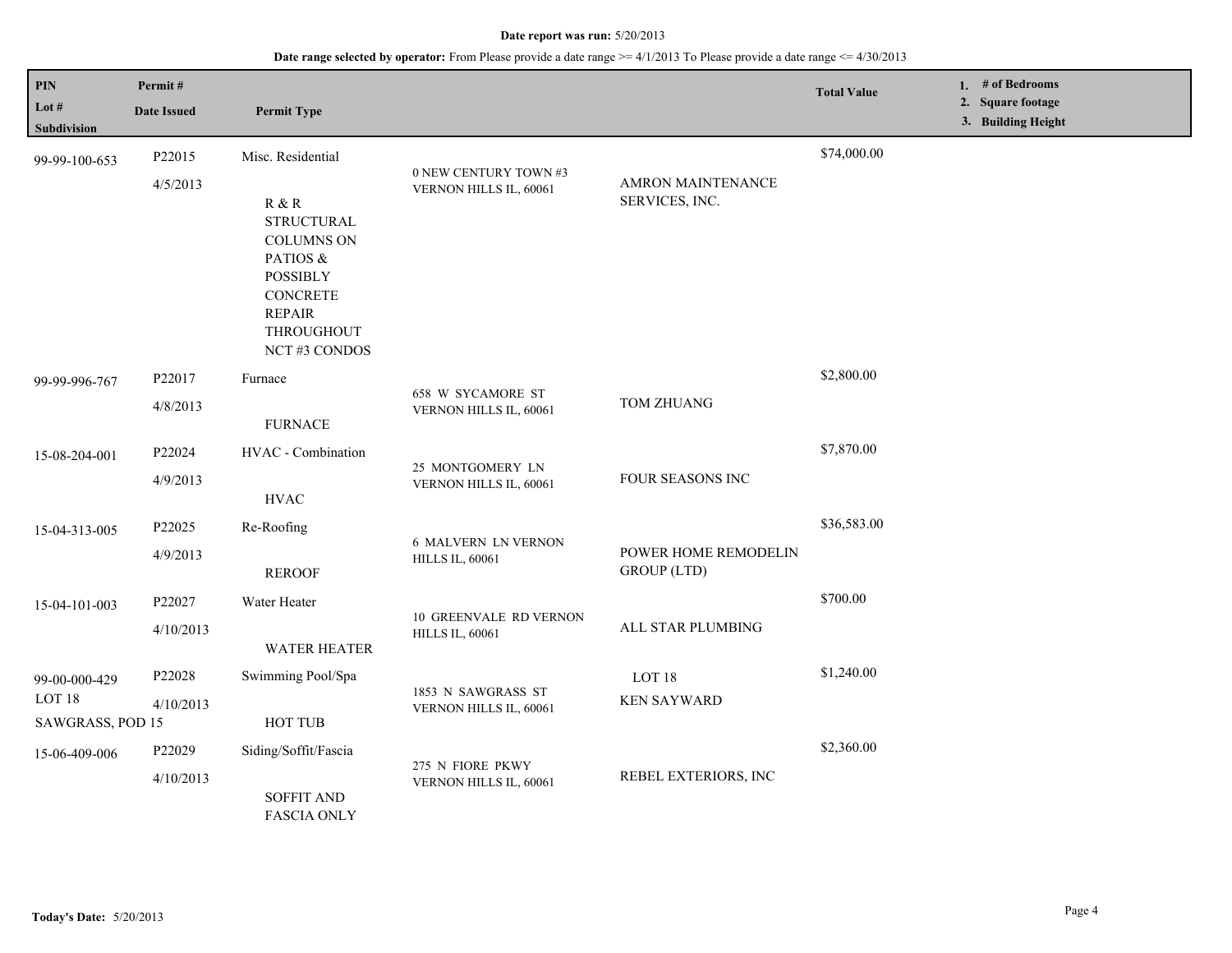| PIN<br>Lot $#$<br>Subdivision | Permit#<br><b>Date Issued</b> | <b>Permit Type</b>                                                                                                                                                                                             |                                                  |                                               | <b>Total Value</b> | 1. # of Bedrooms<br>2. Square footage<br>3. Building Height |
|-------------------------------|-------------------------------|----------------------------------------------------------------------------------------------------------------------------------------------------------------------------------------------------------------|--------------------------------------------------|-----------------------------------------------|--------------------|-------------------------------------------------------------|
| 15-08-106-027                 | P22031<br>4/10/2013           | Siding/Soffit/Fascia<br><b>SIDING</b>                                                                                                                                                                          | 206 E LAKESIDE DR<br>VERNON HILLS IL, 60061      | <b>CREATIVE EXTERIOR</b><br>CONCEPTS, INC     | \$9,350.00         |                                                             |
| 11-32-404-001                 | P22035<br>4/12/2013           | Siding/Soffit/Fascia<br><b>SOFFIT AND</b><br><b>FASCIA ONLY</b>                                                                                                                                                | 1103 WHITMAN PL VERNON<br><b>HILLS IL, 60061</b> | WINDOW WORKS, INC                             | \$7,000.00         |                                                             |
| 15-05-405-034                 | P22038<br>4/12/2013           | Misc. Residential<br><b>KITCHEN</b><br><b>REMODEL</b>                                                                                                                                                          | 230 ANNAPOLIS DR<br>VERNON HILLS IL, 60061       | <b>DEVIN HEINZ</b>                            | \$28,500.00        |                                                             |
| 11-32-413-051                 | P22042<br>4/12/2013           | Misc. Residential<br>CONVERT JACK N<br><b>JILL BATH INTO</b><br><b>TWO SEPARATE</b><br><b>BATHRMS AND</b><br>ADD TOILET IN<br><b>BASEMENT &amp;</b><br><b>RELOCATE DRYER</b><br>$:$ ADDING 3<br>FIXTURES TOTAL | 158 W SARATOGA CT<br>VERNON HILLS IL, 60061      | <b>CRAIG JOHNSON</b>                          | \$17,000.00        |                                                             |
| 15-08-412-009                 | P22043<br>4/15/2013           | Furnace<br>Air<br>FURNACE AND A/C                                                                                                                                                                              | 43 MONTCLAIR RD VERNON<br><b>HILLS IL, 60061</b> | <b>EFFECTIVE AIR</b>                          | \$10,000.00        |                                                             |
| 15-08-106-028                 | P22046<br>4/15/2013           | Re-Roofing<br><b>RE-ROOF</b>                                                                                                                                                                                   | 208 LAKESIDE DR VERNON<br><b>HILLS IL, 60061</b> | WINDY CITY ROOFING & SI<br><b>CONTRACTORS</b> | \$6,704.00         |                                                             |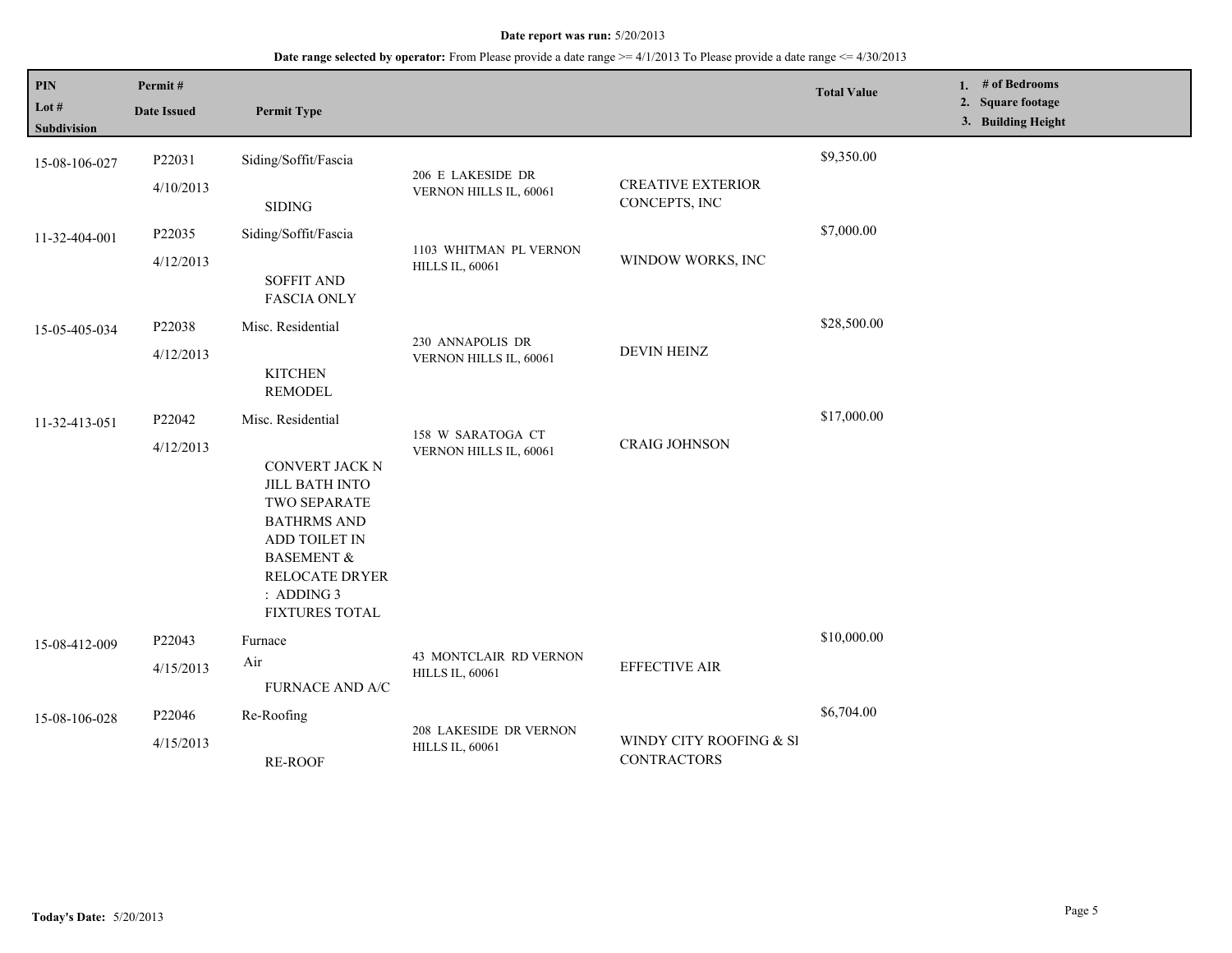| PIN<br>Lot #                          | Permit#<br><b>Date Issued</b> | <b>Permit Type</b>                                          |                                                 |                         | <b>Total Value</b> | 1. $#$ of Bedrooms<br>2. Square footage |
|---------------------------------------|-------------------------------|-------------------------------------------------------------|-------------------------------------------------|-------------------------|--------------------|-----------------------------------------|
| <b>Subdivision</b>                    |                               |                                                             |                                                 |                         |                    | 3. Building Height                      |
| 15-05-427-005                         | P22048                        | Misc. Residential                                           |                                                 |                         | \$35,000.00        |                                         |
|                                       | 4/15/2013                     | <b>KITCHEN</b><br><b>REMODEL AND</b><br>PANEL CHANGE<br>OUT | 306 APOLLO CT VERNON<br><b>HILLS IL, 60061</b>  | HIMLEYCO ENTERPRISES II |                    |                                         |
| 15-04-306-019                         | P22049                        | Siding/Soffit/Fascia                                        | 9 ALTOONA CT VERNON                             |                         | \$9,611.00         |                                         |
|                                       | 4/15/2013                     | <b>SIDING</b>                                               | <b>HILLS IL, 60061</b>                          | STERLING FIRE RESTORAT. |                    |                                         |
| 15-06-403-027                         | P22050                        | Fence                                                       |                                                 |                         | \$1,450.00         |                                         |
|                                       | 4/15/2013                     | <b>FENCE</b>                                                | 1072 W WARREN LN<br>VERNON HILLS IL, 60061      | ALLIED FENCE CORP.      |                    | 3.4.00                                  |
| 99-99-996-009                         | P22052                        | Furnace                                                     |                                                 |                         | \$5,250.00         |                                         |
|                                       | 4/17/2013                     | Air<br><b>FURNACE AND A/C</b>                               | 874 LANSING CT VERNON<br><b>HILLS IL, 60061</b> | <b>JILL KOONS</b>       |                    |                                         |
| 15-04-316-003                         | P22053                        | Fence                                                       |                                                 |                         | \$3,625.00         |                                         |
|                                       | 4/17/2013                     | <b>FENCE</b>                                                | 302 E SADDLE BACK RD<br>VERNON HILLS IL, 60061  | <b>BENJAMIN MYERS</b>   |                    | 3. 5.00                                 |
| 11-29-201-043                         | P22054                        | Patio                                                       |                                                 | LOT <sub>33</sub>       | \$5,200.00         |                                         |
| LOT <sub>33</sub><br>POD <sub>9</sub> | 4/17/2013                     | <b>FRONT PATIO</b><br>(WALKWAY)<br><b>STOOP</b>             | 2278 N SARAZEN DR<br>VERNON HILLS IL, 60061     | LANDARCH SYSTEMS, INC.  |                    |                                         |
| 99-99-996-722                         | P22055                        | Misc. Residential                                           | 878 CREEK BEND DR                               | 14                      | \$1,000.00         |                                         |
| 14<br><b>SUGAR CREEK</b>              | 4/17/2013                     | RETAINING WALL<br>IN REAR YARD                              | VERNON HILLS IL, 60061                          | <b>JAMES SELGRAD</b>    |                    |                                         |
| 99-99-992-814                         | P22058                        | Water Heater                                                |                                                 |                         | \$750.00           |                                         |
|                                       | 4/19/2013                     | <b>WATER HEATER</b>                                         | 264 SOUTHWICK CT<br>VERNON HILLS IL, 60061      | <b>ALEX PALMER</b>      |                    |                                         |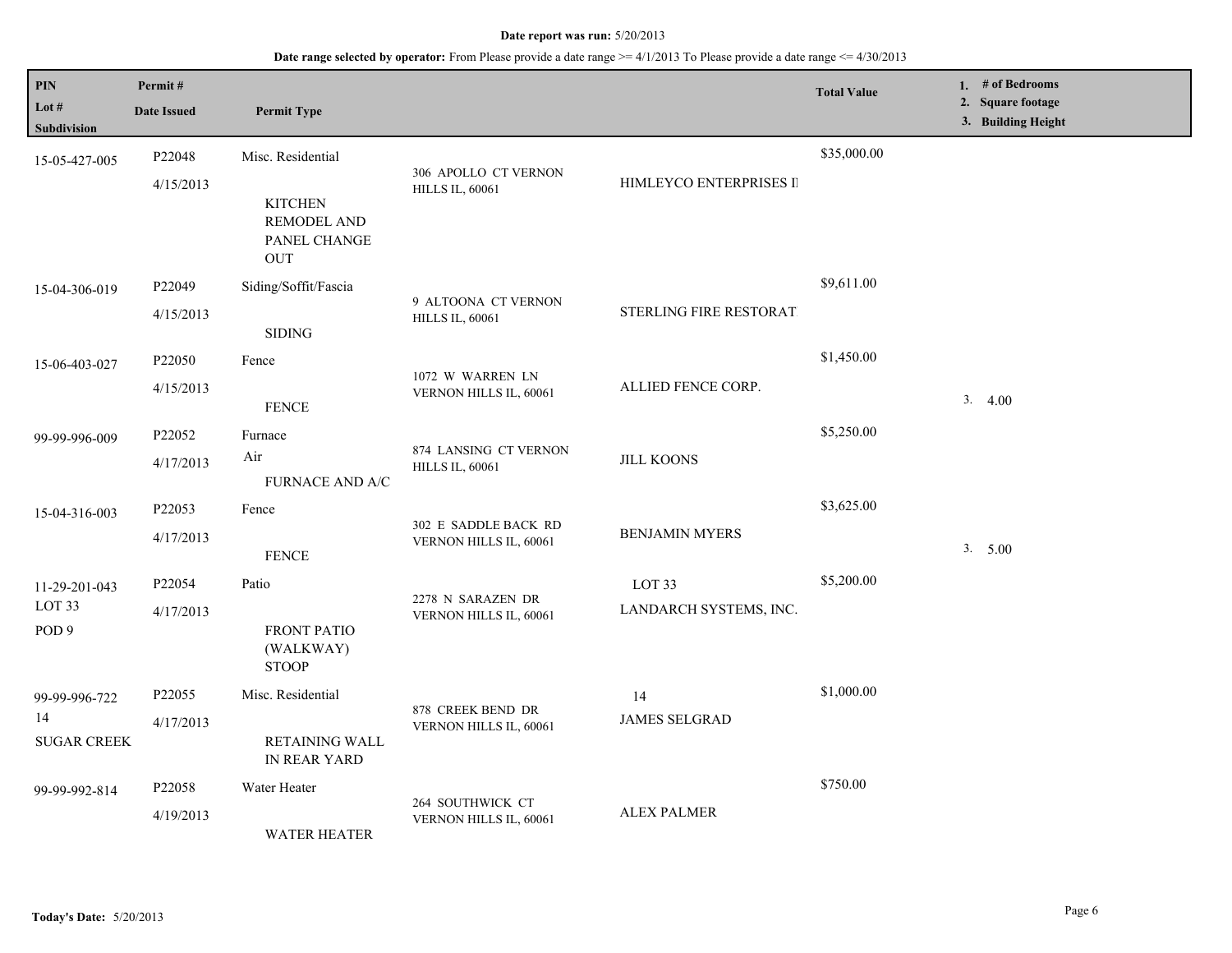| $\mathbf{PIN}$<br>Lot $#$<br><b>Subdivision</b> | Permit#<br><b>Date Issued</b> | <b>Permit Type</b>                                                                          |                                                              |                                                            | <b>Total Value</b> | 1. $#$ of Bedrooms<br>2. Square footage<br>3. Building Height |
|-------------------------------------------------|-------------------------------|---------------------------------------------------------------------------------------------|--------------------------------------------------------------|------------------------------------------------------------|--------------------|---------------------------------------------------------------|
| 99-99-991-689                                   | P22062<br>4/19/2013           | Re-Roofing                                                                                  | 169 SHEFFIELD LN VERNON<br><b>HILLS IL, 60061</b>            | AAA BETTER ROOF INC                                        | \$8,470.00         |                                                               |
| 15-04-103-003                                   | P22063                        | <b>REROOF</b><br>Deck                                                                       |                                                              | (UNLTD)                                                    | \$9,400.00         |                                                               |
|                                                 | 4/22/2013                     | <b>DECK</b>                                                                                 | 502 ARLINGTON CT<br>VERNON HILLS IL, 60061                   | <b>4C CONSTRUCTION</b>                                     |                    | 9.00<br>3.                                                    |
| 99-99-101-367                                   | P22064<br>4/22/2013           | Security System<br><b>VIDEO RECORDER</b><br><b>TO</b><br>CAMERA/MONITO<br>R                 | <b>IRS</b><br>945 LAKEVIEW PKY 130<br>VERNON HILLS IL, 60061 | SOUND INCORPORATED                                         | \$2,000.00         |                                                               |
| 11-32-302-004                                   | P22065<br>4/22/2013           | Air Conditioning<br>$\ensuremath{\mathsf{A}}\xspace/\ensuremath{\mathsf{C}}\xspace$         | 1103 TENNYSON PL<br>VERNON HILLS IL, 60061                   | ROBINSON HEATING & COO                                     | \$2,968.00         |                                                               |
| 11-29-201-070<br>3<br><b>GREGG'S LANDING</b>    | P22068<br>4/23/2013           | Water Heater<br><b>WATER HEATER</b>                                                         | 2251 N HAZELTIME DR<br>VERNON HILLS IL, 60061                | $\overline{9}$<br>$\mathfrak{Z}$<br><b>CHRISTOPER CHAN</b> | \$500.00           |                                                               |
| 15-05-426-017                                   | P22071<br>4/23/2013           | Misc. Residential<br><b>INSTALL WOOD</b><br><b>STOVE AND BUILD</b><br><b>EXTERIOR CHASE</b> | 304 ALICE CT VERNON<br><b>HILLS IL, 60061</b>                | <b>GARY F SCHIAPPACASSE</b>                                | \$5,000.00         |                                                               |
| 15-08-403-006                                   | P22073<br>4/24/2013           | Driveway/Slab<br>Sidewalk<br>DRIVEWAY AND<br>WALKWAY                                        | 461 EVERGREEN DR<br>VERNON HILLS IL, 60061                   | <b>KARIN ROGERS</b>                                        | \$2,822.00         |                                                               |
| 15-05-424-034                                   | P22074<br>4/24/2013           | Fence<br><b>FENCE</b>                                                                       | 102 APPIAN WAY VERNON<br><b>HILLS IL, 60061</b>              | <b>AZTEC FENCE</b>                                         | \$4,640.00         | 3.600                                                         |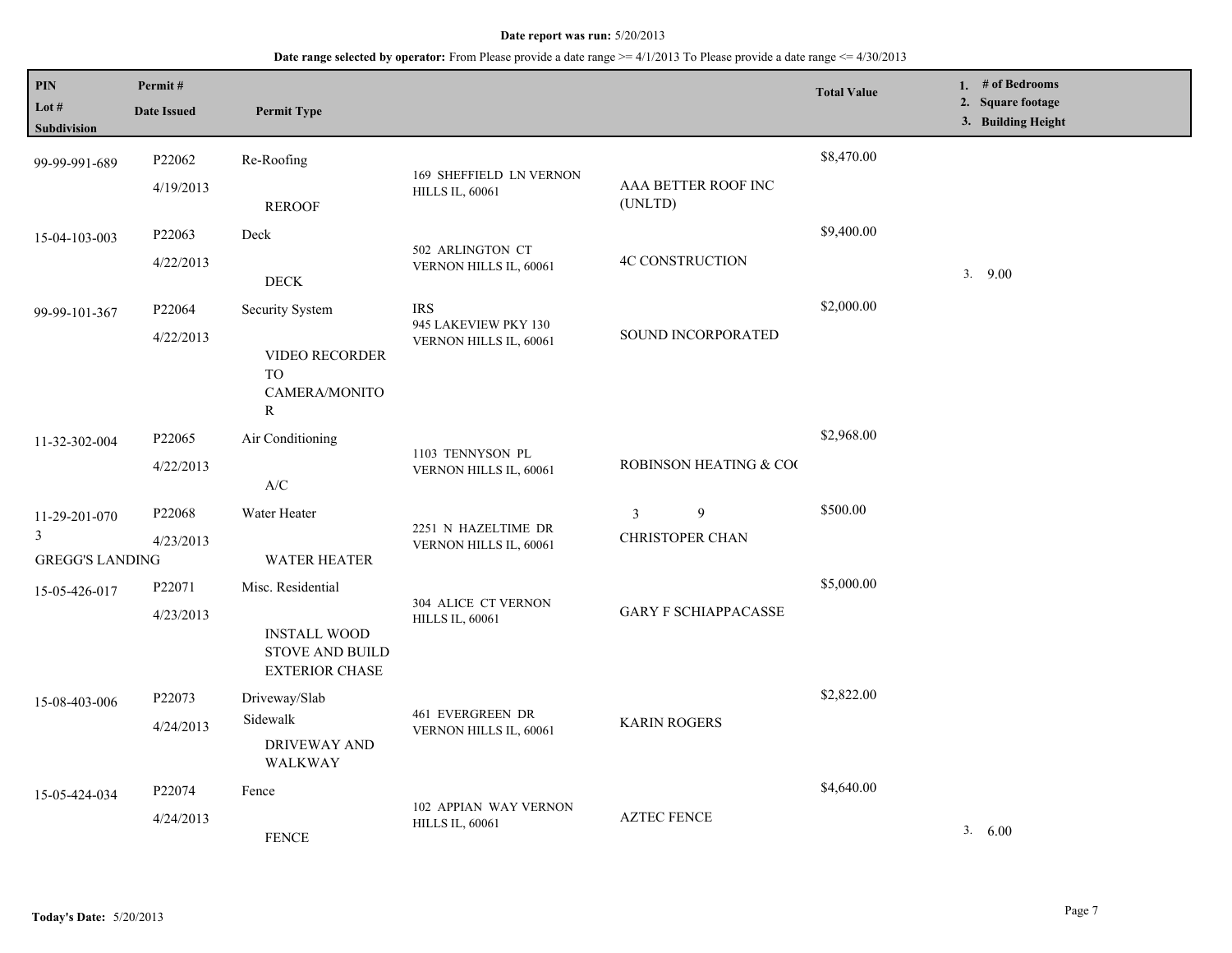| PIN<br>Lot $#$<br>Subdivision | Permit#<br><b>Date Issued</b> | <b>Permit Type</b>                    |                                                      |                                    | <b>Total Value</b> | 1. # of Bedrooms<br>2. Square footage<br>3. Building Height |
|-------------------------------|-------------------------------|---------------------------------------|------------------------------------------------------|------------------------------------|--------------------|-------------------------------------------------------------|
| 15-05-424-035                 | P22075                        | Fence                                 | 100 APPIAN WAY VERNON                                |                                    | \$280.00           |                                                             |
|                               | 4/24/2013                     | <b>FENCE</b>                          | <b>HILLS IL, 60061</b>                               | <b>AZTEC FENCE</b>                 |                    | 3.600                                                       |
| 15-06-414-029                 | P22076                        | Fence                                 |                                                      |                                    | \$1,550.00         |                                                             |
|                               | 4/24/2013                     | <b>FENCE</b>                          | <b>80 JANSEN LN VERNON</b><br><b>HILLS IL, 60061</b> | <b>AZTEC FENCE</b>                 |                    | 3. 6.00                                                     |
| 15-08-411-002                 | P22077                        | Fence                                 | 295 NOBLE CIR VERNON                                 |                                    | \$6,600.00         |                                                             |
|                               | 4/24/2013                     | <b>FENCE</b>                          | <b>HILLS IL, 60061</b>                               | <b>AZTEC FENCE</b>                 |                    | 3.4.00                                                      |
| 99-99-996-537                 | P22079                        | Furnace                               | 1891 N TREVINO TER                                   | LOT <sub>18</sub>                  | \$12,330.00        |                                                             |
| LOT <sub>18</sub><br>POD A    | 4/24/2013                     | Air<br>FURNACE AND A/C                | VERNON HILLS IL, 60061                               | FOUR SEASONS INC                   |                    |                                                             |
| 15-05-405-061                 | P22080                        | Re-Roofing                            |                                                      |                                    | \$7,492.00         |                                                             |
|                               | 4/24/2013                     | <b>RE-ROOF</b>                        | 206 ATLANTIC DR VERNON<br><b>HILLS IL, 60061</b>     | IRA CONSTRUCTION &<br>DEVELOPEMENT |                    |                                                             |
| 15-06-407-020                 | P22086                        | Driveway/Slab                         |                                                      | YUAN WANG                          | \$4,000.00         |                                                             |
|                               | 4/26/2013                     | <b>DRIVEWAY</b><br><b>REPLACEMENT</b> | 128 N FIORE PKWY<br>VERNON HILLS IL, 60061           |                                    |                    |                                                             |
| 15-05-424-008                 | P22087                        | Fence                                 | 307 ALBRIGHT CT VERNON                               |                                    | \$4,816.00         |                                                             |
|                               | 4/26/2013                     | <b>FENCE</b>                          | <b>HILLS IL, 60061</b>                               | ARONSON FENCE                      |                    | 3. 6.00                                                     |
| 99-99-991-469                 | P22088                        | Re-Roofing                            | 143 E DEPOT ST VERNON                                |                                    | \$6,700.00         |                                                             |
|                               | 4/26/2013                     | <b>RE-ROOF</b>                        | <b>HILLS IL, 60061</b>                               | NYBERG ENTERPRISES INC             |                    |                                                             |
| 15-04-308-010                 | P22093                        | Furnace                               | 206 CRABTREE LN VERNON                               |                                    | \$7,927.00         |                                                             |
|                               | 4/29/2013                     | Air<br><b>FURNACE AND A/C</b>         | <b>HILLS IL, 60061</b>                               | MILLER'S AREA HEATING              |                    |                                                             |